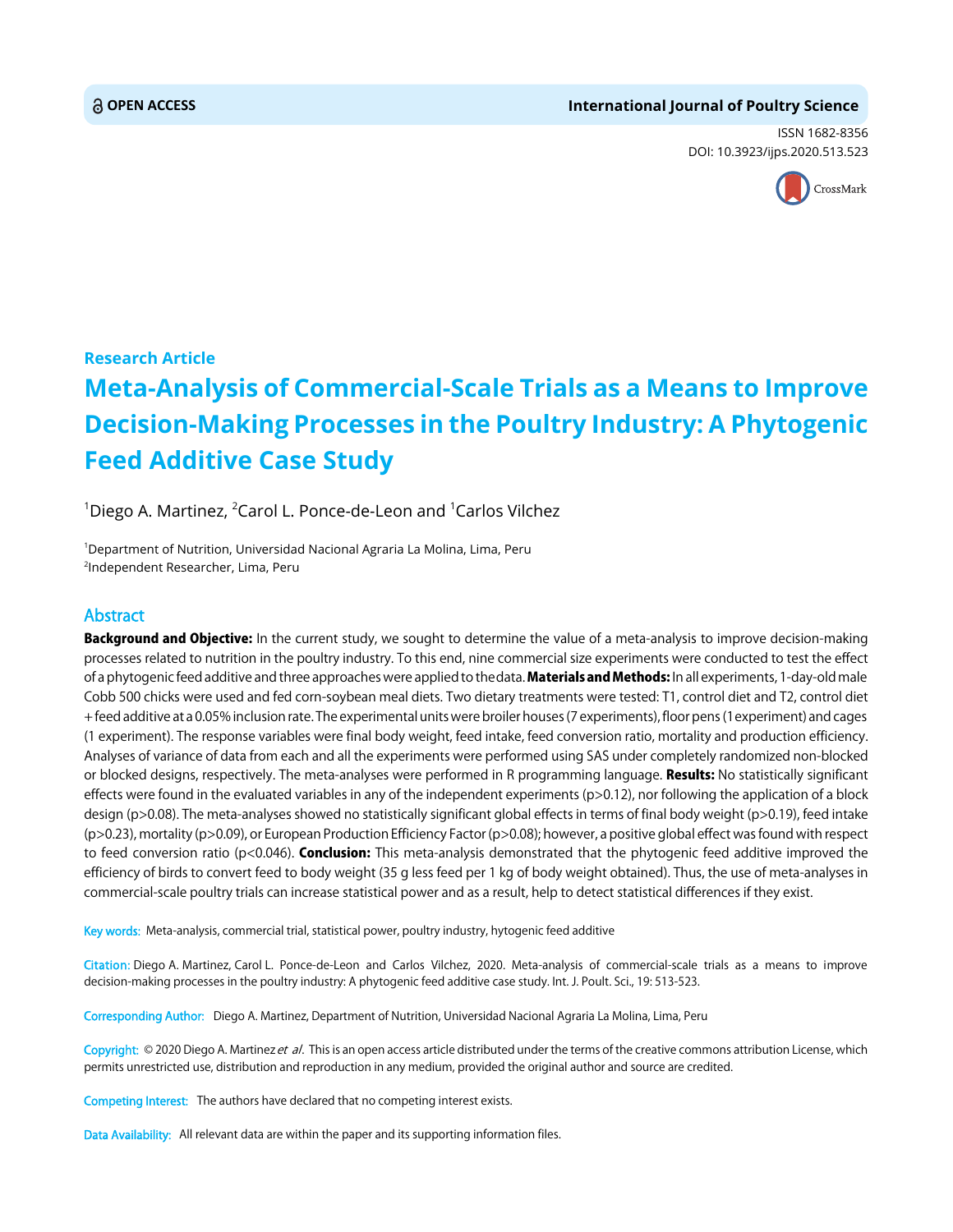# INTRODUCTION

The feed conversion ratio (FCR) is, in addition to the cost of the feed, the most influential variable in the cost structure of poultry production<sup>1,2</sup> and consequently, drives the economic efficiency of poultry operations. As a result, the FCR represents an important response variable in nutrition experiments, irrespective of whether or not they are complex, as metabolism studies<sup>3,4</sup>, or as simple as the experiments that are usually conducted to evaluate nutritional and feeding interventions. Standard nutritional experiments are frequently used to examine changes in nutrient requirements<sup>5</sup>, use of supra-nutritional nutrient levels to modulate physiological responses, the inclusion of feed additives to optimize performance and the application of feeding strategies in broilers or layer hens<sup>6</sup>.

The trend to produce antibiotic-free broilers is pressing the allied industry to develop technologies that help to overcome the multimodal action mechanisms of antimicrobial growth promoters<sup>7</sup>. An important area of research is related to the use of plant-derived products (phytogenics) to exert positive effects. Indeed, oregano (Origanum vulgare) represents a widely studied plant-derivative, as its essential oil and its main secondary metabolites (carvacrol and thymol)<sup>8</sup> have shown several biologically important activities, including antimicrobial $9,10$ , antioxidant $11,12$ , endogenous enzyme activity promoting<sup>13,14</sup> and prebiotic<sup>15</sup> properties, as well as its ability to promote intestinal mucosa structure and health<sup>16</sup> and prevent coccidia<sup>17,18</sup>. However, the overall effect of oregano essential oil on broiler performance could be challengedependent<sup>19</sup> and may vary if the chemical composition is inconstant<sup>20</sup>.

In this regard, it becomes a complex task to perform an experiment to test these technologies, while also satisfying statistical power and meeting growing conditions similar to the industry, where natural pathogenic challenges limit the expression of the genetic potential<sup>21</sup>. The main reason for this is that the larger the experimental unit, the lower the statistical power, as less experimental units will be available<sup>22</sup>. In contrast, statistical power can be increased if more replications are made available using smaller floor pens or cages; however, the growing conditions would become less similar to the commercial ones, which would lower the challenging conditions.

One of the main limiting aspects faced by the industry and researchers is to design experiments that are sensitive enough to detect numerically small effects<sup>3,4</sup>, such as those expected in FCR when phytogenic feed additives are tested. Usually, most of these can be economically justified with an

improvement in FCR lower than 1.5%; however, the design of experiments offering such statistical sensitivity is not only a complex task $^{23}$  but is also rare. As a result, detecting these small effects becomes extremely unlikely if the study is performed under commercial conditions to test a particular technology in a real usage scenario.

In this context, meta-analysis of independent studies has been proposed as a strategy to increase statistical power $24,25$ . Consequently, this is expected to support decision-making processes based on commercial-scale experiments where statistical sensitivity is insufficient, or when the expected effect is relatively low but still economically relevant. Therefore, the objective of this case study was to determine the overall effect of a phytogenic feed additive on the performance variables of broilers. In addition, we sought to compare these results with those from independent experiments included in the analysis.

# MATERIALS AND METHODS

**Experiments:** Nine independent experiments (EX1 to EX9) were performed and included a total of 622,496 broilers (Table 1). In all experiments, 1-day-old male Cobb 500 chicks were used, from 1-42 days of age. Within each experiment, birds were randomly allocated to the experimental units (EU): Whole broiler houses (7 experiments), floor pens (1 experiment), or cages (1 experiment). In experiments, reused litter based on rice husk was used as a bedding material and when cages were used, a screen was placed over the floor wiring to successfully retain the litter. In the nine experiments, corn-soybean meal-based pelleted diets that were formulated following the nutritional guidelines of the genetic line<sup>26</sup>, were fed *ad libitum* to the birds under a four-phase feeding program (pre-starter, 0-8 day; starter, 9-18 day; grower, 19-28 day; finisher, 29-42 day) as shown in Table 2. Two dietary treatments were tested: T1, control diet and T2, control diet+ the additive at a 0.05% inclusion rate, fed continuously from 1-42 day. In all cases, the treatments were randomly assigned to the EUs. The tested phytogenic oregano-derived commercial product (blind-coded as PHE780 by LIAN Development and Service Co., Lima, Peru) provided no less than 45 g of carvacrol per kg of product.

The response variables were final body weight (BW, g bird<sup>-1</sup>), feed intake (FI, g bird<sup>-1</sup>), FCR (g g<sup>-1</sup>) mortality

$$
FCR = \frac{\text{Total FI per EU}}{\text{Total BW per EU}}
$$

(%) and European Production Efficiency Factor (EPEF) following the calculation reported by Marcu *et al.*<sup>27</sup>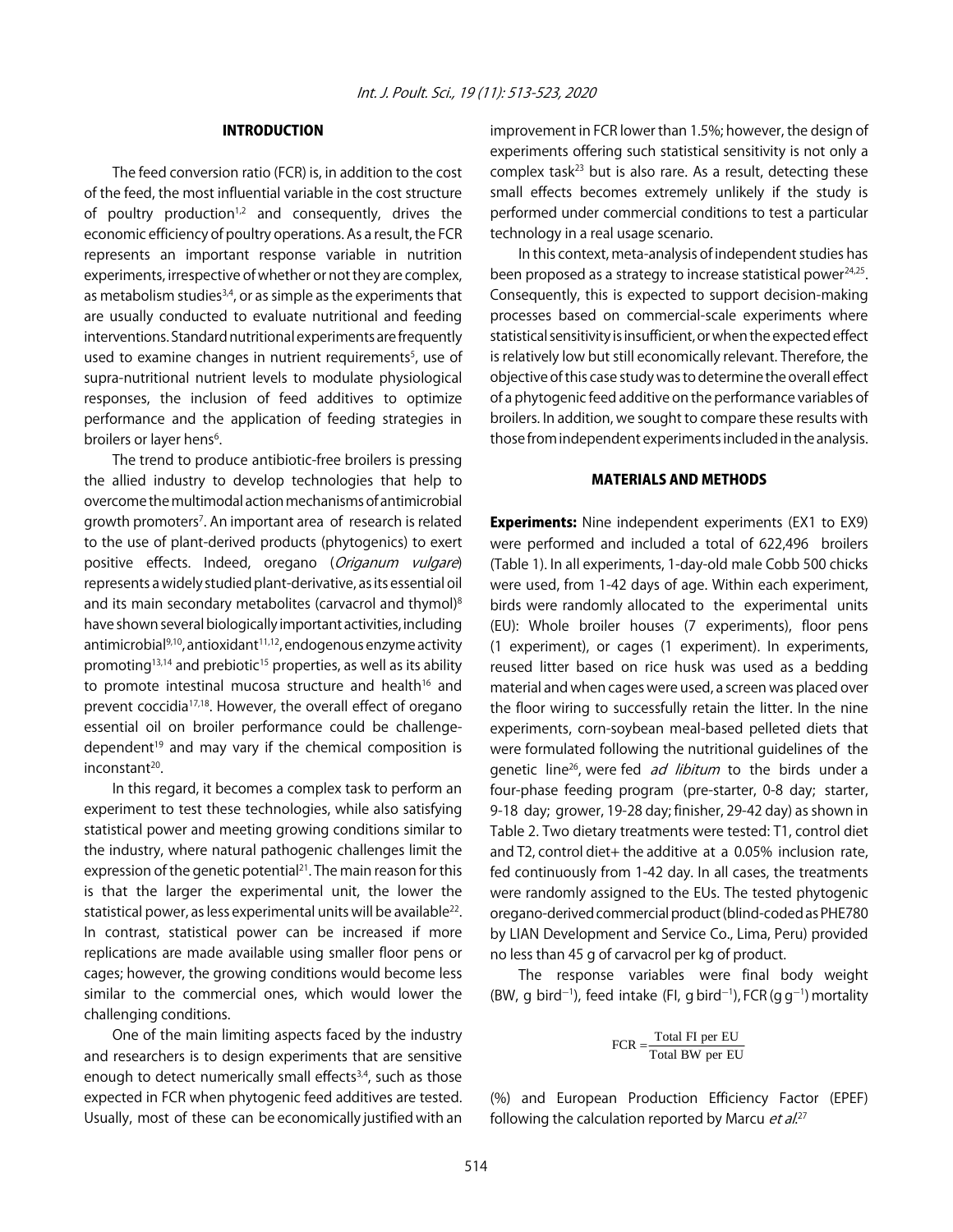#### Int. J. Poult. Sci., 19 (11): 513-523, 2020

| Experiment      | Experimental unit    | Replications per treatment | Birds per replication | Total birds |
|-----------------|----------------------|----------------------------|-----------------------|-------------|
| EX1             | Broiler house        |                            | 14,000                | 84,000      |
| EX <sub>2</sub> | Floor pen            |                            | -40                   | 400         |
| EX3             | Broiler house        |                            | 17,000                | 136,000     |
| EX4             | Broiler house        |                            | 12,000                | 72,000      |
| EX <sub>5</sub> | Cage                 | 6                          |                       | 96          |
| EX <sub>6</sub> | Broiler house        |                            | 15,000                | 120,000     |
| EX7             | <b>Broiler house</b> |                            | 17,000                | 68,000      |
| EX8             | <b>Broiler house</b> |                            | 16,000                | 96,000      |
| EX <sub>9</sub> | <b>Broiler house</b> |                            | 11,500                | 46,000      |

Table 1: Characteristics of the experiments used to test the effect of a phytogenic feed additive on the performance of broilers

Table 2: Characteristics of the control diets used in the nine experiments conducted to determine the effect of a phytogenic feed additive on the performance of broilers1

| Criteria                              | Pre-starter (0-8 d) | Starter (9-18 d) | Grower (19-28 d) | Finisher (29-42 d) |
|---------------------------------------|---------------------|------------------|------------------|--------------------|
| Main ingredients <sup>2</sup>         |                     |                  |                  |                    |
| Corn $(%)$                            | 56.80               | 59.00            | 61.70            | 64.90              |
| Soybean meal (%)                      | 36.50               | 34.10            | 31.20            | 27.70              |
| Soybean oil (%)                       | 2.51                | 2.89             | 3.34             | 3.87               |
| <b>Calculated nutritional content</b> |                     |                  |                  |                    |
| $ME^3$ (kcal kg <sup>-1</sup> )       | 2,975.00            | 3.028.00         | 3.090.00         | 3,165.00           |
| Crude protein (%)                     | 22.20               | 21.17            | 19.96            | 18.50              |
| Digestible lysine (%)                 | 1.25                | 1.19             | 1.11             | 1.03               |
| Non-phytic phosphorus (%)             | 0.45                | 0.43             | 0.41             | 0.38               |
| Ca to non-phytic P ratio              | 2.00                | 1.99             | 1.99             | 2.00               |

'Diets were the same for all nine experiments. <sup>2</sup>All phases included dicalcium phosphate, limestone, salt, synthetic amino acids (DL-methionine, L-lysine HCl, L-threonine), vitamin-mineral premix, choline chloride, mycotoxin binder, antimicrobial growth promoter (0-35 days), anticoccidial and phytase (250 FTU kg<sup>-1</sup> feed; partially replacing dicalcium phosphate). 3 Metabolizable energy.

$$
EPEF = \frac{BW, kg \times (100 - mortality, %) \times 100}{FCR \times age, d}
$$

In broiler houses, the BW was obtained by weighing 10 sub-samples of 50 birds, each one in different locations within the house and the FI was calculated assuming that all of the feed provided was eaten. In the floor pens and cages, the BW was obtained by weighing all the birds and the FI was calculated as the actual net amount of feed eaten.

Analyses of variance: Data were first analyzed independently by experiment under completely randomized designs and thereafter, data were combined and analyzed under a completely randomized block design, considering the experiment itself as the blocking factor<sup>28</sup>. Normality of the data was determined using the Shapiro-Wilk test<sup>29</sup> and the existence of outliers was determined by Grubbs test<sup>30</sup>. The response variables with non-normal distributions were analyzed with Kruskal-Wallis test $31$ . In all cases, results were considered statistically significant when  $p \le 0.05$ .

The additive linear model for the analysis of each independent experiment was  $Y_{ij} = \mu + \tau_i + \varepsilon_{ij}$ , where  $Y_{ij}$  is the observed value in the i-th treatment (i: 1,...t) and j-th replication (j: 1,...r);  $\mu$  is the effect of the general mean;  $\tau_i$  is the effect of the i-th treatment;  $\varepsilon_{ii}$  is the effect of the experimental error in the i-th treatment and j-th replication; t is the number of treatments; r is the number of replications in the i-th treatment; being that  $\varepsilon_{\sf ii}$ ~ N(µ, $\sigma^2$ ) and independently, where N denotes the normal distribution among replications and  $\sigma^2$  is the variance among the experimental error of the different EU.

In contrast, the additive linear model for the analysis of variance of the whole data was  $Y_{ijk} = \mu + \tau_i + \beta_i + \varepsilon_{ijk}$ , where  $Y_{ijk}$ is the observed value in the i-th treatment (i: 1,...t), j-th block (j:  $1,...p$ ) and k-th replication (k:  $1,...r$ );  $\mu$  is the effect of the general mean;  $\tau_i$  is the effect of the i-th treatment;  $\beta_i$  is the effect of the j-th block;  $\varepsilon_{ijk}$  is the effect of the experimental error in the i-th treatment, j-th block and k-th replication; t is the number of treatments; p is the number of blocks; r is the number of replications in the i-th treatment; being that ε<sub>iik</sub>~N(μ,σ<sup>2</sup>) and independently, where N denotes the normal distribution among replications and  $\sigma^2$  is the variance among the experimental error of the different EU.

Meta-analyses: Independent meta-analyses were performed for each single response variable to determine the overall effect size, its 95% confidence interval ( $Cl<sub>95%</sub>$ ) and its probability with Wald test $32$  and the existence of heterogeneity using a random-effects model with Cochran test<sup>33</sup> (Q statistic) and its corresponding probability with chi-square test<sup>34</sup>. In all cases, results were considered statistically significant when  $p \le 0.05$ .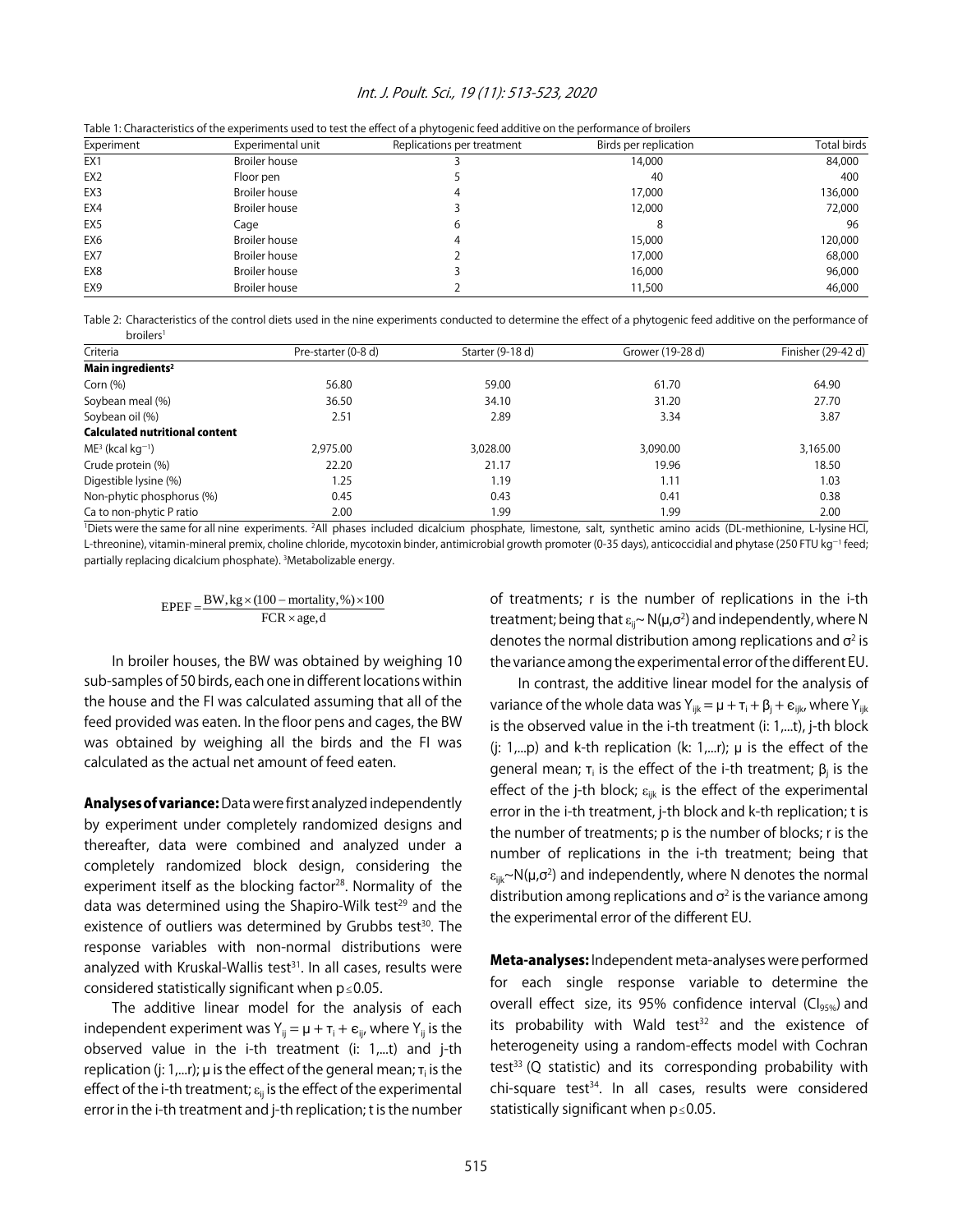The heterogeneity was determined considering the following linear additive model:  $y_i = \mu + u_i + e_i$ , where yi is the observed effect size in the i-th experiment (i: 1,...k) (and also,  $y_i = \theta_i + e_i$ , where  $\theta_i$  is the unknown true effect in the i-th experiment; e<sub>i</sub> is the intra-experimental sampling error in the i-th experiment);  $u_i$  is the inter-experimental deviation regarding the overall effect size in the i-th experiment; e<sub>i</sub> is the intra-experimental sampling error in the i-th study; k is the number of experiments; N denotes the normal distribution of the random inter-experimental deviation (u) and the intraexperimental sampling error (e); being that  $u_i \sim N(0,\tau^2)$  y e<sub>i</sub>  $\sim$ N(0, $v_i$ ) and both independently, where  $\tau^2$  indicates the heterogeneity (variability among the true effects in the different experiments) and  $v_i$  is the approximately known sampling variance of the estimated effect size in the i-th experiment.

To adjust the model, a weighted least square method was applied, implying that the adjusted model provides an estimate of  $\bar{\theta}_w = \sum w_i \theta_i / \sum w_i$ , where is the true weighted average effect size;  $w_i$  is the weighing factor considered,  $\theta_i$  is the true effect size in the i-th experiment; that is, is the weighted average of the true effects ( $\theta_i$ ) in the set of k studies, with weights equal to the inverse of the corresponding variances ( $w_i = 1/v_i$ ).

In addition, the goodness of fit of model residues were evaluated with the Shapiro-Wilk test (normal if p>0.05). In cases where the residues were non-normally distributed, the data were analyzed again to determine the probability associated to the global effect size but this time, with applying a permutation test with 10,000 iterations.

Finally, the presence of bias within the data of each response variable was evaluated through the Egger regression test to determine the asymmetry of the distribution of the data, based on both the effect sizes and the precision of each experiment. Trim and Fill analysis was then performed to estimate the effect size values that would compensate distribution imbalances, if they existed, and if so, their magnitude and influence on the overall effect size were determined. As a result, each variable eventually had two sets of effect sizes: dO, being the set of effect sizes calculated from the experiments and dA, being the set of effect sizes that also included the values estimated through the Trim and Fill analysis. Thereafter, the bias was considered relevant if the Egger test was significant ( $p \le 0.05$ ) and if the Cl<sub>95%</sub> of the overall effect sizes, calculated with both the adjusted data (dA) and with the original data (dO), were not overlapped.

Software and informatics resources: Grubbs test for the detection of outliers was performed with GraphPad Prism 7 software35. Kruskal-Wallis tests and variance analyses were performed in SAS 9.4 using NPAR1WAY with Wilcoxon restriction and GLM procedures, respectively<sup>36</sup>. The goodness of fit to the normal distribution and meta-analyses routines were performed with *stats* and *Metafor* 2.0-0<sup>37</sup> packages in R 3.5.2 version programming language<sup>38</sup> using RStudio 1.1.456 as an interface<sup>39</sup>.

# RESULTS

Analyses of variance: No outliers were detected in the data from each independent experiment; however, the Shapiro-Wilk goodness of fit test showed non-normally distributed mortality values; therefore, the data of this variable were analyzed with the Kruskal-Wallis test. The results found in each of the nine experiments and in the combined analysis are shown in Table 3. The highest percentage differences between treatments in BW, FCR and EPEF were +5.28, -4.50 and +6.65% in experiments EX6, EX5 and EX1, respectively; however, even these differences were not statistically significant (p>0.12). Similarly, the combined analysis of the nine experiments under a completely randomised block design showed no statistically significant effects on any of the tested variables (p>0.08).

Meta-analyses results: Table 4 shows the meta-analyses results. Test for the goodness of fit of model residuals found mortality values being non-normally distributed; therefore, the overall effect size p-value for this variable was recalculated by applying a permutation test. BW (Fig. 1), FI (Fig. 2), mortality (Fig. 3) and EPEF (Fig. 4) showed no significant ( $p$  > 0.05) overall effect sizes and had  $Cl_{95\%}$  with limit values with opposite mathematical signs (positive, negative). A statistically significant (p<0.05) overall effect size was found in FCR (Fig. 5), with a  $C_{.5\%}$  with negative limit values. The Trim and Fill tests determined and estimated possibly missing BW, FI and mortality values; however, the  $Cl<sub>95%</sub>$  of the adjusted overall effect sizes for all these variables, were overlapped with the CI<sub>95%</sub> calculated with the original data; therefore, if biases existed, they were not considered to be relevant. In addition, Egger tests did not detect statistically significant bias (p>0.50) and no statistically significant heterogeneity was found among experiments in any of the tested variables (p>0.23).

#### **DISCUSSION**

This study investigated the effect of a phytogenic feed additive on the performance of broilers. We sought to explore three different approaches to analyze the data from nine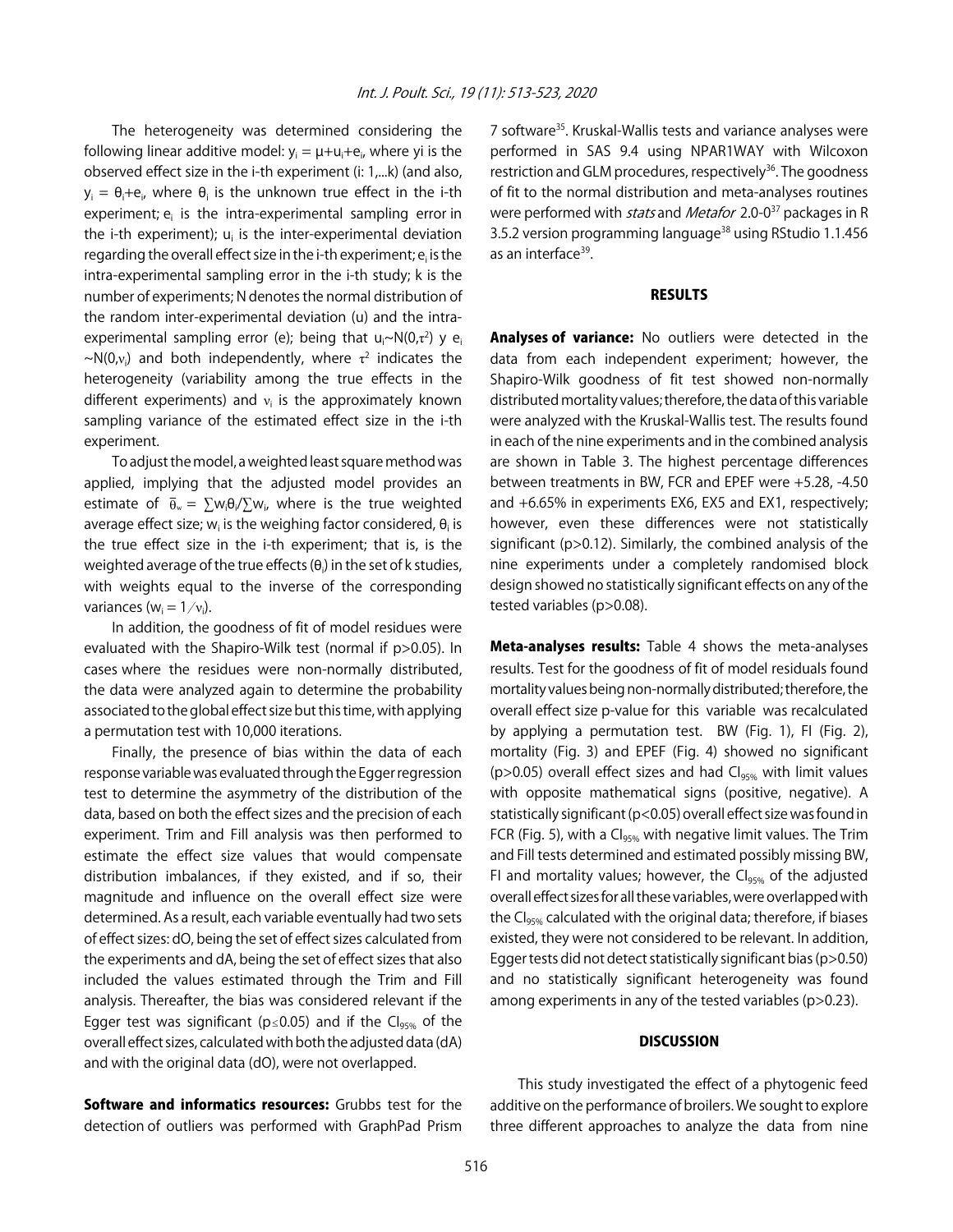| Int. J. Poult. Sci., 19 (11): 513-523, 2020 |  |  |  |
|---------------------------------------------|--|--|--|
|---------------------------------------------|--|--|--|

Table 3: Effect of a phytogenic feed additive on the performance of 42-day-old broilers<sup>1</sup>

| Treatments <sup>2</sup>                                       | EX1    | EX <sub>2</sub> | EX3    | EX4    | EX5    | EX <sub>6</sub> | EX7     | EX8    | EX9    | All    |
|---------------------------------------------------------------|--------|-----------------|--------|--------|--------|-----------------|---------|--------|--------|--------|
| Final body weight (BW) (kg bird <sup>-1</sup> )               |        |                 |        |        |        |                 |         |        |        |        |
| T1                                                            | 2.632  | 3.132           | 2.878  | 2.821  | 2.924  | 2.880           | 2.700   | 2.897  | 2.859  | 2.888  |
| T <sub>2</sub>                                                | 2.708  | 3.221           | 2.943  | 2.751  | 3.038  | 3.032           | 2.665   | 2.939  | 2.825  | 2.950  |
| Difference (%)                                                | 2.8    | 2.8             | 2.2    | $-2.4$ | 3.8    | 5.2             | $-1.2$  | 1.4    | $-1.1$ | 2.1    |
| p-value                                                       | 0.658  | 0.583           | 0.728  | 0.653  | 0.299  | 0.129           | 0.775   | 0.634  | 0.771  | 0.165  |
| SEM <sup>3</sup>                                              | 0.194  | 0.248           | 0.251  | 0.176  | 0.179  | 0.122           | 0.106   | 0.102  | 0.102  | 0.178  |
| Feed intake (FI) (kg bird <sup>-1</sup> )                     |        |                 |        |        |        |                 |         |        |        |        |
| T1                                                            | 4.786  | 5.511           | 4.966  | 4.974  | 5.067  | 5.195           | 4.891   | 5.047  | 4.928  | 5.083  |
| T <sub>2</sub>                                                | 4.767  | 5.769           | 4.906  | 4.740  | 5.037  | 5.378           | 4.859   | 5.034  | 4.728  | 5.094  |
| Difference (%)                                                | $-0.4$ | 4.6             | $-1.2$ | $-4.7$ | $-0.5$ | 3.5             | $-0.6$  | $-0.2$ | $-4.0$ | 0.2    |
| p-value                                                       | 0.966  | 0.473           | 0.772  | 0.125  | 0.878  | 0.258           | 0.612   | 0.919  | 0.301  | 0.898  |
| SEM <sup>3</sup>                                              | 0.516  | 0.541           | 0.281  | 0.148  | 0.334  | 0.207           | 0.054   | 0.139  | 0.144  | 0.328  |
| Feed conversion ratio (FCR) <sup>4</sup> (g g <sup>-1</sup> ) |        |                 |        |        |        |                 |         |        |        |        |
| T1                                                            | 1.821  | 1.765           | 1.731  | 1.766  | 1.736  | 1.807           | 1.814   | 1.744  | 1.727  | 1.765  |
| T <sub>2</sub>                                                | 1.754  | 1.787           | 1.669  | 1.726  | 1.658  | 1.775           | 1.824   | 1.715  | 1.674  | 1.726  |
| Difference (%)                                                | $-3.6$ | 1.2             | $-3.5$ | $-2.2$ | $-4.5$ | $-1.7$          | 0.5     | $-1.6$ | $-3.0$ | $-2.2$ |
| p-value                                                       | 0.481  | 0.772           | 0.252  | 0.559  | 0.151  | 0.647           | 0.867   | 0.734  | 0.671  | 0.085  |
| SEM <sup>3</sup>                                              | 0.107  | 0.114           | 0.068  | 0.076  | 0.087  | 0.093           | 0.053   | 0.097  | 0.108  | 0.087  |
| Mortality <sup>5</sup> (%)                                    |        |                 |        |        |        |                 |         |        |        |        |
| T1                                                            | 3.923  | 2.000           | 4.280  | 4.517  | 6.250  | 4.650           | 4.235   | 3.817  | 3.960  | 4.262  |
| T <sub>2</sub>                                                | 3.727  | 2.500           | 4.298  | 4.147  | 8.333  | 4.345           | 3.590   | 3.600  | 4.110  | 4.590  |
| Difference (%)                                                | $-5.0$ | 25.0            | 0.4    | $-8.1$ | 33.3   | $-6.5$          | $-15.2$ | $-5.6$ | 3.7    | 7.7    |
| P-value                                                       | 0.513  | 0.650           | 0.773  | 0.513  | 0.575  | 0.309           | 0.439   | 0.376  | 1.000  | 0.904  |
| SEM <sup>3</sup>                                              | 0.683  | 1.936           | 0.701  | 0.564  | 6.654  | 0.552           | 0.731   | 0.503  | 0.497  | 3.031  |
| European production efficiency factor (EPEF) <sup>6</sup>     |        |                 |        |        |        |                 |         |        |        |        |
| T1                                                            | 331.7  | 416.1           | 380.7  | 364.1  | 378.8  | 363.7           | 340.1   | 381.5  | 380.6  | 375.1  |
| T <sub>2</sub>                                                | 353.8  | 419.3           | 402.7  | 365.2  | 399.8  | 389.3           | 335.5   | 394.8  | 385.6  | 389.0  |
| Difference (%)                                                | 6.6    | 0.7             | 5.8    | 0.3    | 5.5    | 7.0             | $-1.3$  | 3.5    | 1.3    | 3.7    |
| p-value                                                       | 0.348  | 0.912           | 0.539  | 0.972  | 0.462  | 0.262           | 0.866   | 0.658  | 0.905  | 0.145  |
| SEM <sup>3</sup>                                              | 25.4   | 43.6            | 47.9   | 39.0   | 47.5   | 29.1            | 23.9    | 34.3   | 37.1   | 37.4   |

<sup>1</sup>EX1 to EX9: Each of the nine conducted experiments (EX). Values on columns EX1 to EX9 correspond to the average of 3, 5, 4, 3, 6, 4, 2, 3 and 2 replications, respectively, in which each experiment is treated as an independent completely randomized design. Values in the last column ("All") correspond to the average of all the data, that are treated as a completely randomized block design, with the experiment considered as the blocking factor. 2 T1: Control diet, T2: Control diet +phytogenic feed additive at a 0.05% inclusion rate. <sup>3</sup>SEM: Standard error of the mean. <sup>4</sup> FCR =  $\frac{Total FI per experimental unit}{Total BW per experimental unit}$ . <sup>5</sup>In all cases, mortality data were analyzed with the non-parametric **Kruskal-Wallis test.**<sup>6</sup>  $EPEF = \frac{BW, kg \times (100 - mortality, %) \times 100}{FCR \times age, day}$  Total

Table 4: Meta-analyses of the effect of a phytogenic feed additive on performance of 42-day-old broilers (nine experiments)

|                                              | Response variables <sup>1</sup> |                               |                        |                        |                         |  |  |
|----------------------------------------------|---------------------------------|-------------------------------|------------------------|------------------------|-------------------------|--|--|
| Criteria                                     | $BW$ (kg bird <sup>-1</sup> )   | $FI$ (kg bird <sup>-1</sup> ) | <b>FCR</b>             | Mortality (%)          | EPEF                    |  |  |
| Effect size of the phytogenic feed additive, |                                 |                               |                        |                        |                         |  |  |
| calculated with the original data            |                                 |                               |                        |                        |                         |  |  |
| <b>Effect size</b>                           | $+0.0393$                       | $-0.0540$                     | $-0.0346$              | $-0.1818$              | $+12.3836$              |  |  |
| Cl <sub>9596</sub> <sup>2</sup>              | $-0.0198$ to $+0.0983$          | $-0.1432$ to $+0.0352$        | $-0.0686$ to $-0.0006$ | $-0.4655$ to $+0.1019$ | $-1.7088$ to $+26.4761$ |  |  |
| Effect size p-value <sup>3</sup>             | 0.1928                          | 0.2355                        | 0.0460                 | $0.0938*$              | 0.0850                  |  |  |
| <b>Goodness of fit of model residuals</b>    |                                 |                               |                        |                        |                         |  |  |
| to normal distribution                       |                                 |                               |                        |                        |                         |  |  |
| $p$ -value <sup>4</sup>                      | 0.5850                          | 0.2996                        | 0.4190                 | 0.0082                 | 0.2377                  |  |  |
| <b>Bias</b>                                  |                                 |                               |                        |                        |                         |  |  |
| Possible missing values                      | 3                               | 2                             | 0                      |                        | $\Omega$                |  |  |
| Adjusted effect size <sup>5</sup>            | $+0.0011$                       | $-0.0902$                     | $-0.0346$              | $-0.1857$              | $+12.3836$              |  |  |
| Adjusted Cl <sub>95%</sub> <sup>5</sup>      | $-0.0644$ to $+0.0622$          | $-0.1917$ to $+0.0112$        | $-0.0686$ to $-0.0006$ | $-0.4691$ to $+0.0978$ | $-1.7088$ to $+26.4761$ |  |  |
| Bias p-value $3$                             | 0.7885                          | 0.5079                        | 0.7836                 | 0.5026                 | 0.9154                  |  |  |
| <b>Heterogeneity among experiments</b>       |                                 |                               |                        |                        |                         |  |  |
| $P$ -value <sup>3</sup><br>.                 | 0.6483                          | 0.2344                        | 0.8746                 | 0.9272                 | 0.9611                  |  |  |

<sup>1</sup>BW: Final body weight (42 day), Fl: Feed intake, FCR: Feed conversion ratio, EPEF: European Production Efficiency Factor. <sup>2</sup>Cl<sub>95%</sub>: Confidence interval at 95%. <sup>3</sup>Overall effect size, bias, or heterogeneity are statistically significant if p≤0.05. <sup>4</sup>Non-normal distribution if p≤0.05. <sup>5</sup>Calculated including the predicted possibly missing values estimated though the Trim and Fill test. \*Probability estimated through the permutation test, as the model residuals were not normally distributed.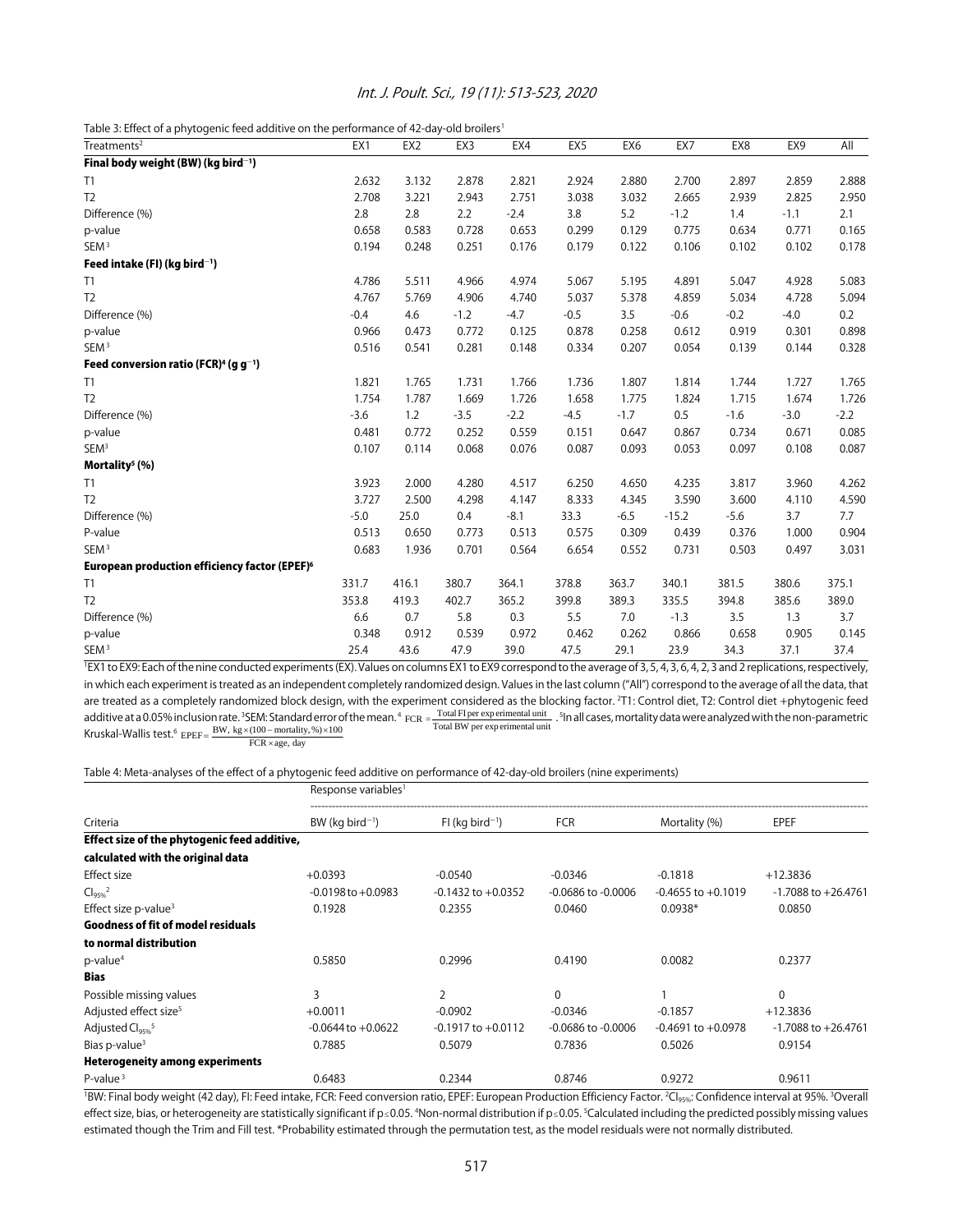

### Int. J. Poult. Sci., 19 (11): 513-523, 2020

Fig. 1: Forest plot of the effects of a phytogenic feed additive on the body weight of 42-day-old broilers (nine experiments)

| Source                           | Effect size ( $kg \text{ bird}^{-1}$ ) | Relative weight | Effect [C195%]                  |
|----------------------------------|----------------------------------------|-----------------|---------------------------------|
| Experiment 1                     |                                        | 1.683%          | $-0.019$ $[-0.693, 0.654]$      |
| Experiment 2                     |                                        | 2.102%          | $0.258$ [ $-0.342$ , $0.857$ ]  |
| Experiment 3                     |                                        | 5.960%          | $0.060$ [ $-0.298$ , $0.278$ ]  |
| Experiment 4                     |                                        | 14.014%         | $-0.234$ [ $-0.427, -0.041$ ]   |
| Experiment 5                     |                                        | 5.764%          | $-0.030$ [ $-0.375$ , $0.315$ ] |
| Experiment 6                     |                                        | 9.821%          | $0.183$ [-0.065, 0.432]         |
| Experiment 7                     |                                        | 32.004%         | $-0.032$ [ $-0.106$ , $0.042$ ] |
| Experiment 8                     |                                        | 15.227%         | $-0.012$ [ $-0.194$ , $0.169$ ] |
| Experiment 9                     |                                        | 13.425%         | $-0.200$ $[-0.400, 0.000]$      |
| Overall effect ( $p = 0.2355$ ): |                                        | 100.000%        | $-0.054$ [ $-1.143$ , $0.035$ ] |
| Heterogeneity, $p = 0.2344$      |                                        |                 |                                 |
|                                  |                                        |                 |                                 |
| $-0.000$                         | $-0.500$<br>0.000<br>0.500             | 1.000           |                                 |

Fig. 2: Forest plot of the effects of a phytogenic feed additive on the feed intake of 42-day-old broilers (nine experiments)

| Source                           | Effect size (% point) | Relative weight | Effect [C195%]                  |
|----------------------------------|-----------------------|-----------------|---------------------------------|
| Experiment 1                     |                       | 10.092%         | $-0.197$ [ $-1.090$ , $0.696$ ] |
| Experiment 2                     |                       | 1.746%          | $0.500$ [-1.647, 2.647]         |
| Experiment 3                     |                       | 11.376%         | $0.018$ [ $-0.824$ , $0.859$ ]  |
| Experiment 4                     |                       | 14.833%         | $-0.370$ [ $-1.107, 0.367$ ]    |
| Experiment 5                     |                       | 0.170%          | 2.083 [-4.790, 8.956]           |
| Experiment 6                     |                       | 18.313%         | $-0.305$ $[-0.968, 0.358]$      |
| Experiment 7                     |                       | 7.839%          | $-0.645$ [ $-0.658$ , $0.368$ ] |
| Experiment 8                     |                       | 18.642%         | $-0.217$ $[-0.874, 0.440]$      |
| Experiment 9                     |                       | 16.988%         | $-0.150$ $[-0.538, 0.838]$      |
| Overall effect ( $p = 0.0938$ ): |                       | 100.000%        | $-0.182$ [ $-0.465$ , $0.102$ ] |
| Heterogeneity, $p = 0.9272$      |                       |                 |                                 |
|                                  |                       |                 |                                 |
| $-5.000$                         | 0.000                 | 10.000<br>5.000 |                                 |

Fig. 3: Forest plot of the effects of a phytogenic feed additive on the mortality of 42-day-old broilers (nine experiments)

experiments to increase the likelihood of finding statistically significant effects, if they existed. The aim of this study was to determine a suitable method to improve decision-making processes related to nutrition and feeding strategies in the poultry industry.

The results showed that neither analyzing the data from the different experiments independently under completely randomised designs, nor combining all the data under a block design, led to statistically significant effects in any of the tested variables. The lack of sensitivity to detect differences as big as +5.28, -4.50 and +6.65% in BW, FCR and EPEF, respectively, was influenced by the low number of replications used in the experiments<sup>21</sup>. However, this is the usual scenario faced by the industry when evaluating nutrition or feeding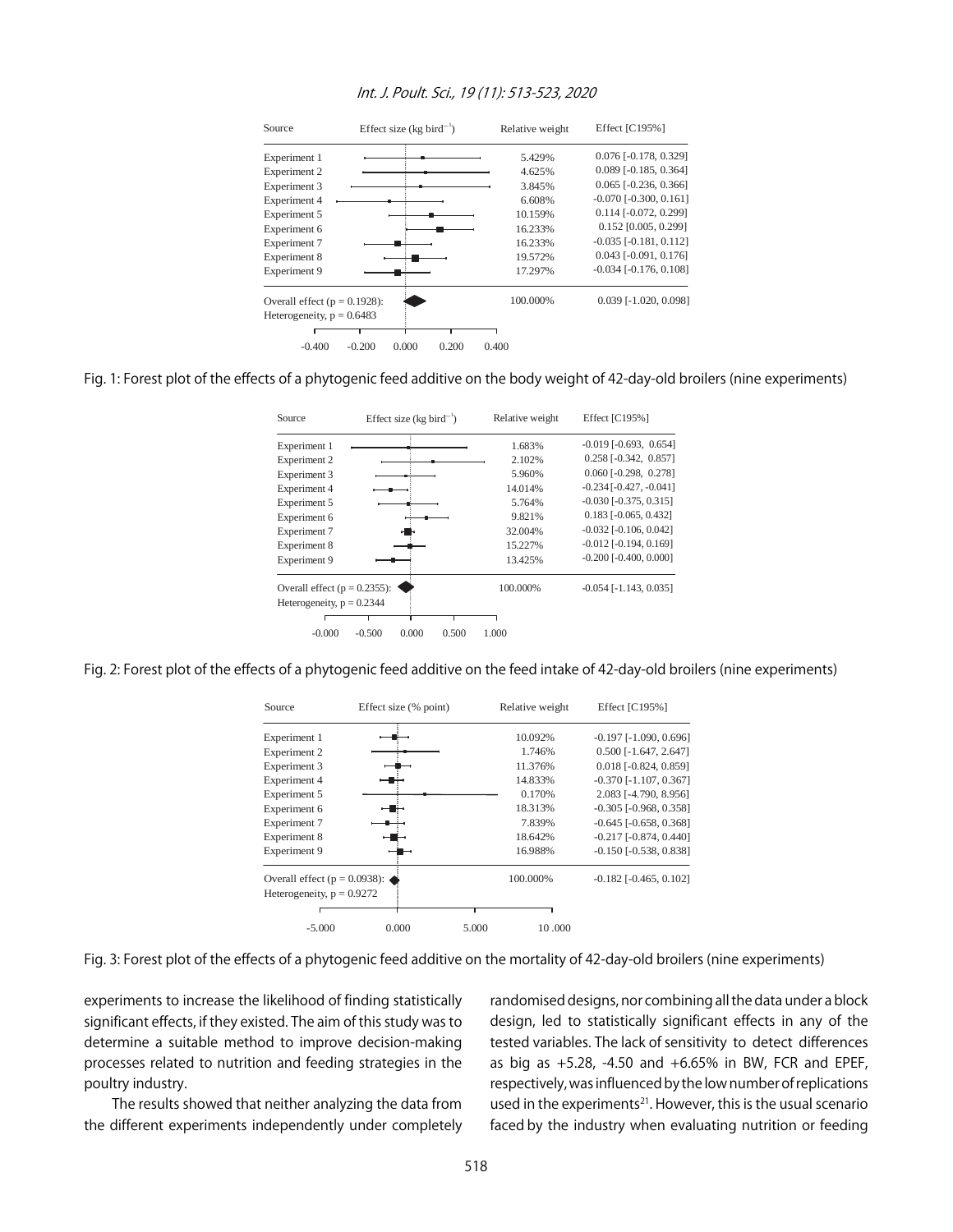

#### Int. J. Poult. Sci., 19 (11): 513-523, 2020

Fig. 4: Forest plot of the effects of a phytogenic feed additive on the European production efficiency factor of 42-day-old broilers (nine experiments)



Fig. 5: Forest plot of the effects of a phytogenic feed additive on the feed conversion ratio of 42-day-old broilers (nine experiments)

strategies under actual commercial-scale conditions<sup>40</sup>. Under such situations, there are three main consequences: (1) Companies take positive decisions but without the desired confidence and, consequently, become short-lived, (2) decision-making processes become complex and longer; or (3) no decision is taken, status quo is maintained and the opportunity to improve results may be lost. In addition, it has been reported that when it is more difficult for a person to make decisions based on rigorous reasoning, it ultimately leads to a more intuitive and heuristic thinking process due to decision fatigue; consequently, less judicious decisions are taken<sup>41</sup>.

Although none of the independent experiments showed significant effects on the studied variables (p>0.05), this should not be interpreted as that the evaluated product does not produce an effect on these response variables. Instead, this may be explained by the fact that in hypothesis testing, the null hypothesis (that both means are equal) can only be rejected and not proved<sup>42,43</sup>. In this regard, under the Neyman-Pearson dichotomous approach, a p-value greater than the pre-established  $\alpha$  level of significance in a hypothesis test of the difference of two means determines that the null hypothesis must be exhaustively accepted as true. However, the Fischer approach considers the p-value as a continuous measure of the strength of evidence<sup>44</sup> and states that the absence of a significant effect could only indicate that, if such an effect exists, it is not sufficiently large to be detected by an experiment of the size used<sup>45</sup>.

Although, the meta-analyses did not detect effects on BW, FI, mortality, or EPEF, we demonstrated an improvement in FCR that was due to the feed additive tested, in that the supplemented birds converted feed to body weight more efficiently (35 g less feed per kg body weight obtained). No significant heterogeneity was detected among experiments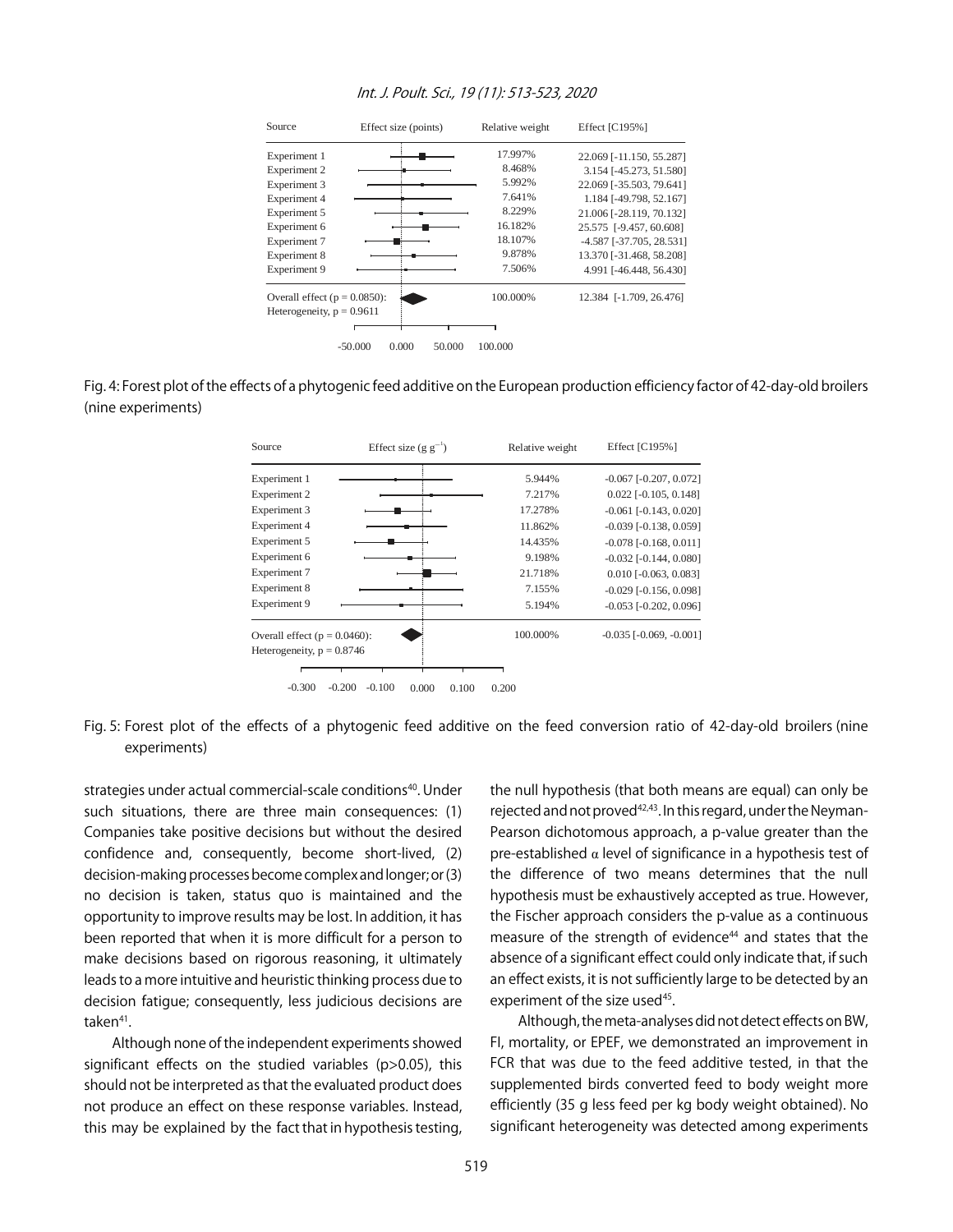(p>0.87), indicating that the effect of the feed additive on the FCR was not inconsistent across the nine experiments. In addition, the CI of the effect size in FCR (0.0006 to 0.0686 less FCR points) indicates that, regardless of the accuracy of the estimation of the effect, the real effect of the phytogenic on feed efficiency is positive<sup>43</sup>.

The effect of the tested phytogenic feed additive found in FCR agrees with previous reports about the effect of oregano essential oil on the FCR of broilers<sup>17,46-49</sup>. This finding is consistent with the antimicrobial $9,10$ , antioxidant $11-13$ , endogenous enzyme activity promoting $10,14$ , prebiotic<sup>15</sup>, anticoccidial<sup>18</sup> and gut mucosa promoting effects<sup>16</sup> of oregano essential oil that have been previously shown. Besides, previous studies have reported positive effects of oregano essential oil on intestinal mucosa structure, nutrient absorption capacity, bone mineralization and overall performance<sup>50</sup>. It has been reported that the effect of oregano essential oil on broiler performance could be challengedependent<sup>19</sup>; however, in the current study, the experiments were conducted under commercial conditions, unavoidably implying certain intestinal challenges, since reused litter material was used in all experiments<sup>51-53</sup>.

In the present study, when combining the data from all the experiments under a completely randomized block design, the statistical power for FCR increased and, therefore, the  $p$ -value ( $p = 0.085$ ) was lower in comparison to that observed in individual experiments (p-values: 0.151-0.867). However, the p-value was not only not considered significant but also was 85% higher than that obtained for the overall effect on FCR through meta-analysis ( $p = 0.046$ ).

Thus, in the present analysis, we demonstrate how meta-analyses of the results obtained in different experiments favour the probability of detecting an effect, when it exists, that may not be evident in independent experiments. In this regard, although the meta-analyses carried out using random effects models do not guarantee that the inclusion of additional studies increases the statistical power of the analysis, in general, it does increase the statistical power in comparison to the independent studies $24,25$ . This is particularly useful when the critical response variable in an experiment is FCR, as usually a small percentage effect, even less than 2%<sup>54</sup>, is sufficient for the poultry producer to justify making a favourable decision regarding the nutritional benefit of the feeding strategy tested. In addition, significant effect sizes obtained by meta-analysis also allows the nutritionist to make a cost-sensitivity analysis<sup>55,56</sup>. Previous meta-analyses have detected small percentage effects on FCR in broilers<sup>54</sup>, layer hens<sup>57</sup> and pigs<sup>58</sup>; however, to the best of our knowledge, a

meta-analysis approach has not yet been reported for analysing commercial size trials with a low number of replications to help improve statistical sensitivity.

Experiment standardization is a common strategy to increase the sensitivity of the test; however, this also reduces the reproducibility of the results<sup>59</sup>. In this regard, meta-analysis of commercial-scale experiments not only allows the sensitivity of the analysis to be increased<sup>24</sup> but also preserves the reproducibility of the results, as they are performed in conditions less homogeneous than those of a highly controlled research facility. Therefore, the higher the systematic variation, the greater the reproducibility of the experiment<sup>59</sup>. Finally, in poultry nutrition research, statistical sensitivity and growing conditions similar to the industry are commonly opposite objectives, as the more sensitive a design is, the more replications it takes and the smaller they become21; however, a meta-analysis can go some way to help solve this dichotomy.

# **CONCLUSION**

In the present study, we tested a phytogenic feed additive, based on oregano essential oil, providing no less than 45 g carvacrol per kg of product and fed at an inclusion rate of 0.05%, continuously from 1-42 day. Based on the observed results, it can be concluded that the tested product improved the FCR of broilers under commercial-scale conditions, in that it increased the efficiency of converting feed into BW (35 g less feed per 1 kg of BW obtained). In addition, the analysis of the nine conducted experiments using a meta-analysis approach improved the statistical power to a greater magnitude than that observed by applying a block design. Moreover, the meta-analysis was sensitive enough to detect a statistical significance that, otherwise, would have remained undetected.

### SIGNIFICANCE STATEMENT

This study demonstrated that meta-analysis is a useful technique to improve statistical power and to help find statistically significant differences, if they exist, when testing nutritional interventions under commercial conditions. We postulate that the use of meta-analysis in the poultry industry would help industry nutritionists and researchers to establish a more efficient but still simple, system to evaluate nutrition interventions, including feed additives and consequently, provide a means to facilitate and objectivize decision-making processes.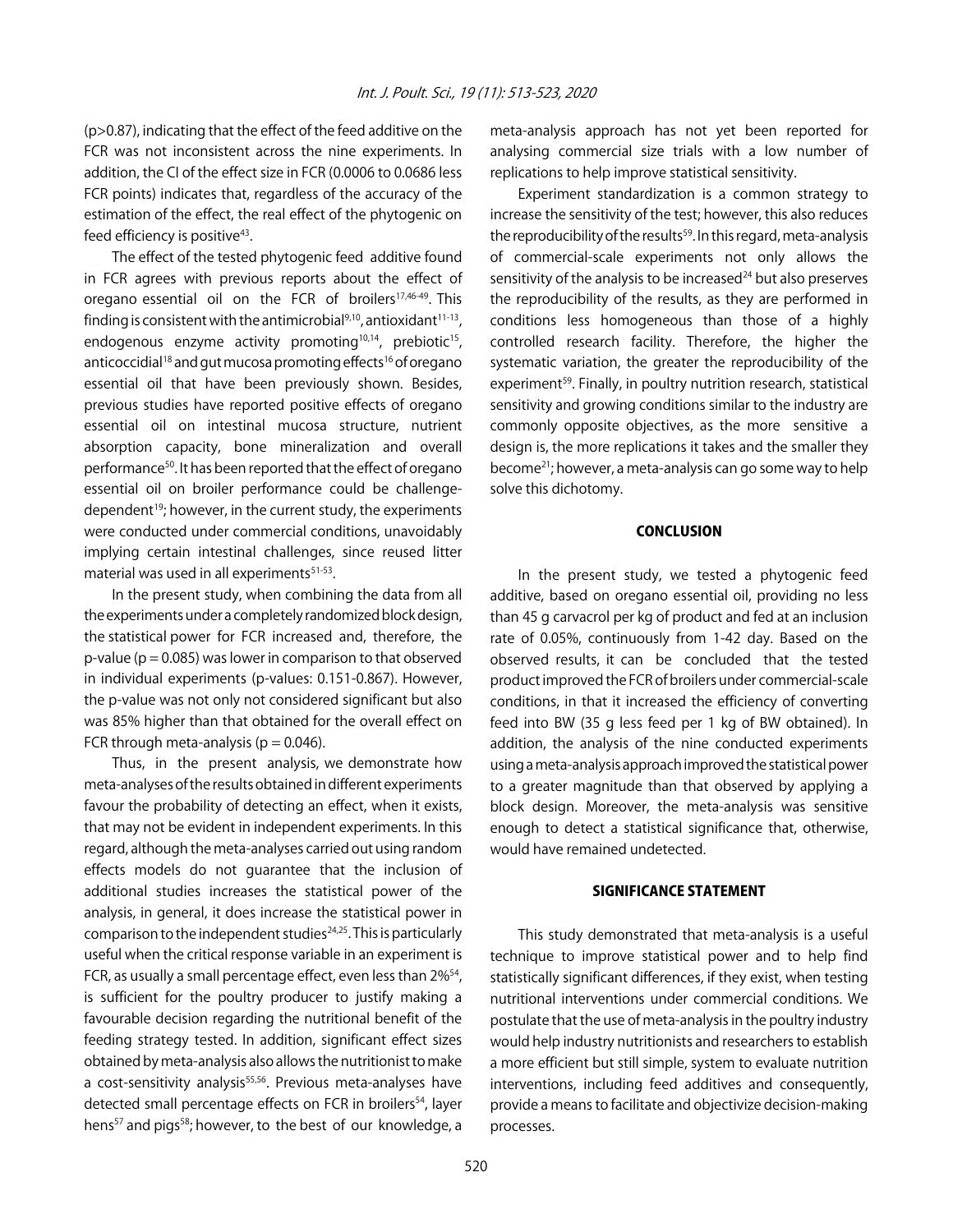# ACKNOWLEDGMENTS

The authors would like to thank LIAN Development and Service Co., Lima, Peru, for partial financial support of this research.

# **REFERENCES**

- 1. Aviagen, 2011. Optimizing Broiler Feed Conversion Ratio. Arbor Acres service bulletin 0711-AVNAA-029
- 2. Willems, O.W., S.P. Miller and B.J. Wood, 2013. Aspects of selection for feed efficiency in meat producing poultry. World's Poult. Sci. J., 69: 77-88.
- 3. Maharjan, P., J. Weil, A. Beitia, N. Suesuttajit and K. Hilton et al., 2020. In vivo collagen and mixed muscle protein turnover in 2 meat-type broiler strains in relation to woody breast myopathy. Poult. Sci., 10.1016/j.psj.2020.06.059
- 4. Maharjan, P., G. Mullenix, K. Hilton, A. Beitia and J. Weil et al., 2020. Effects of dietary amino acid levels and ambient temperature on mixed muscle protein turnover in Pectoralis major during finisher feeding period in two broiler lines. J. Anim. Physiol. Anim. Nutr., 10.1111/jpn.13363
- 5. Rostagno, H., L. Páez and L. Albino, 2007. Nutrient Requirements of Broilers for Optimum Growth and Lean Mass. Proceeding of 16th European Nutrition Symposium on Poultry Nutrition. August 26-30, 2007 91-98.
- 6. Zhang, B., J. Weil, A.B. Guerra, P. Maharjan and K. Hilton et al., 2020. Egg shell quality and bone status as affected by environmental temperature, ca and non-phytate p intake and In vitro limestone solubility in single-comb white leghorn hens. Int. J. Poult. Sci., 19: 219-231.
- 7. IRTA, 2015. Review of immune stimulator substances/agents that are susceptible of being used as feed additives: mode of action and identification of end-points for efficacy assessment. EFSA supporting publication, Catalonia, Spain Pages: 266.
- 8. Russo, M., G.C. Galletti, P. Bocchini and A. Carnacini, 1998. Essential oil chemical composition of wild populations of Italian oregano spice (Origanum vulgare ssp. hirtum (Link) Ietswaart): A preliminary evaluation of their use in chemotaxonomy by cluster analysis. 1. inflorescences. J. Agric. Food Chem., 46: 3741-3746.
- 9. Helander, I.M., H.L. Alakomi, K. Latva-Kala, T. Mattila-Sandholm and I. Pol et al., 1998. Characterization of the action of selected essential oil components on gram-negative bacteria. J. Agric. Food Chem., 46: 3590-3595.
- 10. Lee, K.W., H. Everts and A.C. Beynen, 2004. Essential oils in broiler nutrition. Int. J. Poult. Sci., 3: 738-752.
- 11. Deighton, N., S.M. Glidewell, S.G. Deans and B.A. Goodman, 1993. Identification by epr spectroscopy of carvacrol and thymol as the major sources of free radicals in the oxidation of plant essential oils. J. Sci. Food Agric., 63: 221-225.
- 12. Mathe, A., 2009. Essential Oils: Biochemistry, Production and Utilisation. In: Phytogenics in Animal Nutrition: Natural Concepts to Optimize Gut Health and Performance, Steiner, T. (Ed.). Nottingham University Press, England, ISBN: 9781904761716.
- 13. Applegate, T.J., V. Klose, T. Steiner, A. Ganner and G. Schatzmayr, 2010. Probiotics and phytogenics for poultry: Myth or reality? J. Applied Poult. Res., 19: 194-210.
- 14. Malayoglu, H.B., S. Baysal, Z. Misirlioglu, M. Polat, H. Yilmaz and N. Turan, 2010. Effects of oregano essential oil with or without feed enzymes on growth performance, digestive enzyme, nutrient digestibility, lipid metabolism and immune response of broilers fed on wheat-soybean meal diets. Br. Poult. Sci., 51: 67-80.
- 15. Dorman, H.J.D. and S.G. Deans, 2000. Antimicrobial agents from plants: Antibacterial activity of plant volatile oils. J. Applied Microbiol., 88: 308-316.
- 16. Levkut, M., A. Marcin, V. Revajova, L. Lenhardt and I. Danielovic et al., 2011. Influence of oregano extract on the intestine, some plasma parameters and growth performance in chickens. Acta Vet. Beograd., 61: 215-225.
- 17. Giannenas, I., P. Florou-Paneri, M. Papazahariadou, E. Christaki, N.A. Botsoglou and A.B. Spais, 2003. Effect of dietary supplementation with oregano essential oil on performance of broilers after experimental infection with Eimeria tenella. Arch. Anim. Nutr., 57: 99-106.
- 18. Mohiti-Asli, M. and R.M. Ghanaatparast, 2015. Dietary oregano essential oil alleviates experimentally induced coccidiosis in broilers. Preventive Vet. Med., 120: 195-202.
- 19. Fukayama, E.H., A.G. Bertechini, A. Geraldo, R.K. Kato and L.D.S. Murgas, 2005. Extrato de orégano como aditivo em rações para frangos de corte. Rev. Bras. Zootecnia, 34: 2316-2326.
- 20. Baser, K.H.C., 2002. Aromatic biodiversity among the flowering plant taxa of Turkey. Pure Applied Chem., 74: 527-545.
- 21. Murugesan, G.R., N.K. Gabler and M.E. Persia, 2014. Effects of direct-fed microbial supplementation on broiler performance, intestinal nutrient transport and integrity under experimental conditions with increased microbial challenge. Br. Poult. Sci., 55: 89-97.
- 22. Shim, M.Y. and G.M. Pesti, 2014. The use of a pen-size optimization workbook for experiment research design using the visual basic for applications in excel for poultry. J. Applied Poult. Res., 23: 315-322.
- 23. Demétrio, C.G.B., J.F.M. Menten, R.A. Leandro and C. Brien, 2013. Experimental power considerations̶Justifying replication for animal care and use committees. Poult. Sci., 92: 2490-2497.
- 24. Cohn, L.D. and J.B. Betsy, 2003. How meta-analysis increases statistical power. Psychol. Methods, 8: 243-253.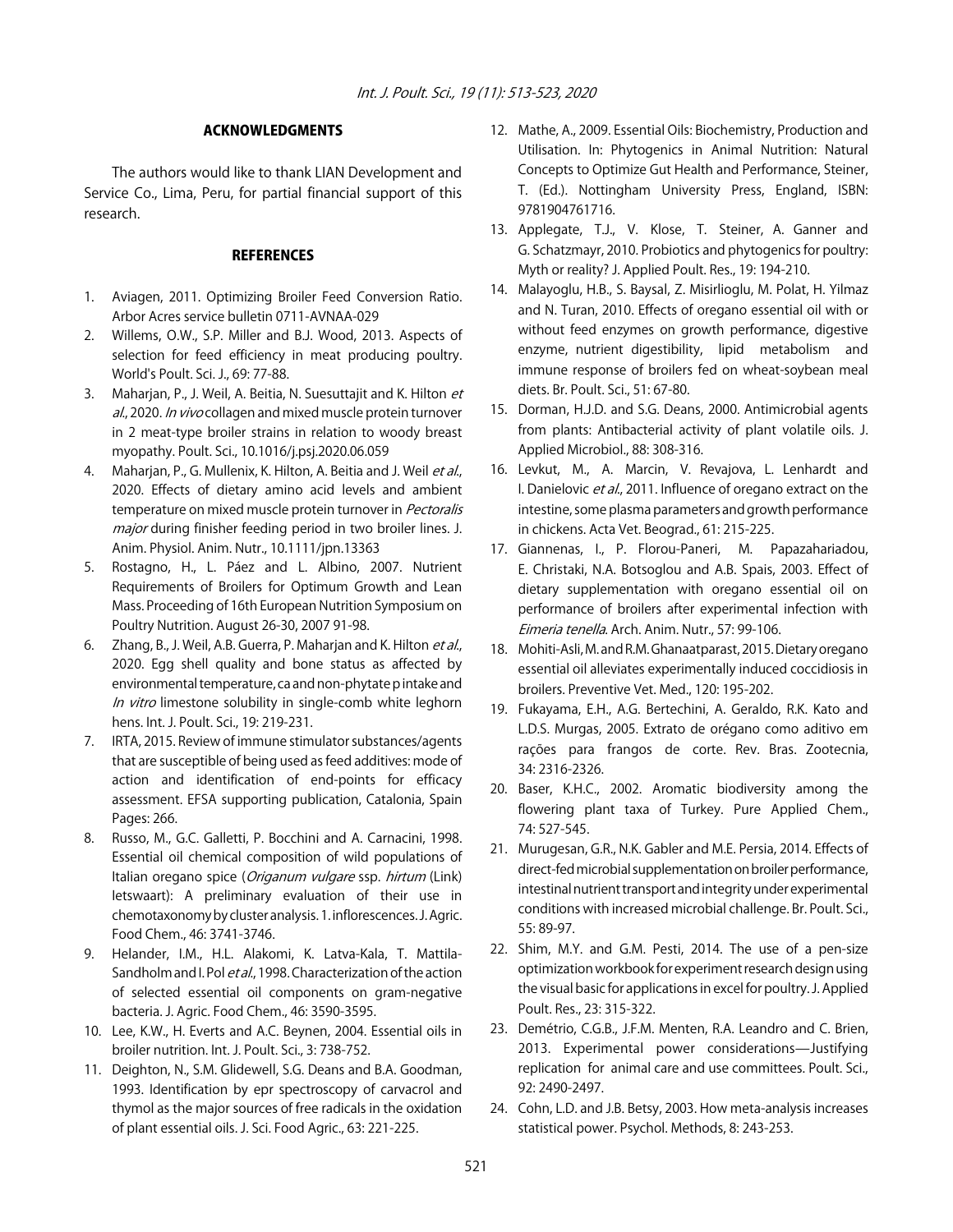- 25. Borenstein, M., L.V. Hedges, J.P.T. Higgins and H.R. Rothstein, 2009. Power Analysis for Meta Analysis. In: Introduction to Meta Analysis. Borenstein, M., L.V. Hedges, J.P.T. Higgins and H.R. Rothstein (Eds.). John Wiley & Sons, Ltd Hoboken, New Jersey pp: 257-276.
- 26. Cobb-Vantress, 2015. Broiler performance and nutrition supplement. July 2015. http://www.cobb-vantress.com/docs/ default-source/cobb-500-guides/Cobb500\_Broiler\_ Performance\_And\_Nutrition\_Supplement.pdf.
- 27. Marcu, A., I. Vacaru-Opri, G. Dumitrescu, L.P. Ciochină and A. Marcu et al., 2013. The influence of genetics on economic efficiency of broiler chickens growth. Anim. Sci. Biotechnol., 46: 339-346.
- 28. Petschenka, G., C. Pick, V. Wagschal and S. Dobler, 2013. Functional evidence for physiological mechanisms to circumvent neurotoxicity of cardenolides in an adapted and a non-adapted hawk-moth species. Proc. R. Soc. B, Vol. 280 10.1098/rspb.2012.3089
- 29. Adler, J., 2009. R in a Nutshell: A Desktop Quick Reference. 1st Edn., O'Reilly Media Sebastopol, California .
- 30. Grubbs, F.E., 1969. Procedures for detecting outlying observations in samples. Technometrics, 11: 1-21.
- 31. McDonald, J.H., 2009. Handbook of Biological Statistics. 2nd Edn., Sparky House Publishing, Baltimore, Maryland.
- 32. Noortgate, V.d., W. Onghena and Patrick, 2003. Multilevel meta-analysis: A comparison with traditional meta-analytical procedures. Educ. Psychol. Meas., 63: 765-790.
- 33. Hedges, L.V. and I. Olkin, 1985. Parametric Estimation of Effect Size from a Series of Experiments. In: Statistical Methods for Meta-Analysis. Hedges, L.V. and I. Olkin, Academic Press Inc., United States of America pp: 107-145.
- 34. Bougouin, A., J.A.D.R.N. Appuhamy, E. Kebreab, J. Dijkstra, R.P. Kwakkel and J. France, 2014. Effects of phytase supplementation on phosphorus retention in broilers and layers: A meta-analysis. Poult. Sci., 93: 1981-1992.
- 35. Motulsky, H.J., 2007. Graphpad prism 5.00 Statistics Guide. GraphPad Software, inc. https://cdn.graphpad.com/faq/2/file/ Prism\_v5\_Statistics\_Guide.pdf
- 36. SAS, 2017. Base SAS<sup>®</sup> 9.4 procedures quide. 7th Edn., SAS Institute, Inc., North Carolina, USA Pages: 175.
- 37. Viechtbauer, W., 2010. Conducting meta-analyses in R with the metafor package. J. Stat. Software, Vol. 36, No. 3 10.18637/jss.v036.i03
- 38. R Core Team., 2018. R: A language and environment for statistical computing. R Foundation for Statistical Computing, Vienna, Austria.
- 39. RStudio, 2016. RStudio: integrated development for R. RStudio Inc.,. https://rstudio.com
- 40. Dawkins, M.S., 2012. Commercial scale research and assessment of poultry welfare. Br. Poult. Sci., 53: 1-6.
- 41. Hirshleifer, D., Y. Levi, B. Lourie and S.H. Teoha, 2019. Decision fatigue and heuristic analyst forecasts. J. Financial Econ., 133: 83-98.
- 42. Nicholls, N., 2001. The Insignificance of Significance Testing. Bull. Amer. Meteor. Soc., 82: 981-986.
- 43. Blackwelder, W.C., 1982. "Proving the null hypothesis" in clinical trials. Controlled Clin. Trials, 3: 345-353.
- 44. Dragicevic, P., 2016. Fair Statistical Communication in HCI. In: Modern Statistical Methods for HCI. Robertson, J. and M. Kaptein (Eds.). Springer, Cham Switzerland pp: 291-330.
- 45. Chris, O. and W.H. Freeman, 2002. The Lady Tasting Tea: How Statistics Revolutionized Science in the Twentieth Century. American Statistical Association United States of America Pages: 650.
- 46. Roofchaee, A., M. Irani, M.A. Ebrahimzadeh and M.R. Akbari, 2011. Effect of dietary oregano (Origanum vulgare L.) essential oil on growth performance, cecal microflora and serum antioxidant activity of broiler chickens. Afr. J. Biotechnol., 10: 6177-6183.
- 47. Cho, J.H., H.J. Kim and I.H. Kim, 2014. Effects of phytogenic feed additive on growth performance, digestibility, blood metabolites, intestinal microbiota, meat color and relative organ weight after oral challenge with Clostridium perfringens in broilers. Livest. Sci., 160: 82-88.
- 48. Ghazi, S., T. Amjadian and S. Norouzi, 2014. Single and combined effects of vitamin C and oregano essential oil in diet, on growth performance and blood parameters of broiler chicks reared under heat stress condition. Int. J. Biometeorol., 58: 741-752.
- 49. Peng, Q.Y., J.D. Li, Z. Li, Z.Y. Duan and Y.P. Wu, 2016. Effects of dietary supplementation with oregano essential oil on growth performance, carcass traits and jejunal morphology in broiler chickens. Anim. Feed Sci. Technol., 214: 148-153.
- 50. Martinez, D.A., 2012. Evaluación de un producto a base de aceite esencial de orégano sobre la integridad intestinal, la capacidad de absorción de nutrientes y el comportamiento productivo de pollos de carne. Master Thesis, Universidad Nacional Agraria La Molina.
- 51. Bregendahl, K., D.U. Ahn, D.W. Trampel and J.M. Campbell, 2005. Effects of dietary spray-dried bovine plasma protein on broiler growth performance and breast-meat yield. J. Applied Poult. Res., 14: 560-568.
- 52. Barker, K.J., J.L. Purswell, J.D. Davis, H.M. Parker, M.T. Kidd, C.D. McDaniel and A.S. Kiess, 2010. Distribution of bacteria at different poultry litter depths<sup>1</sup>. Int. J. Poult. Sci., 9: 10-13.
- 53. O'Reilly, E.L., R.J. Burchmore, N.H. Sparks and P.D. Eckersall, 2016. The effect of microbial challenge on the intestinal proteome of broiler chickens. Proteome Sci., Vol. 15, No. 10 10.1186/s12953-017-0118-0
- 54. Gaibor, J.R.Q., R. Torres, J. Yupanqui, D.M. Patiño-Patroni and C.V. Perales, 2019. Suplementación alimenticia de glutamina sobre el desempeño productivo en pollos de engorde. Siembra, 6: 15-24.
- 55. Campbell, M.K. and D.J. Torgerson, 1999. Bootstrapping: Estimating confidence intervals for cost-effectiveness ratios. Int. J. Med., 92: 177-182.